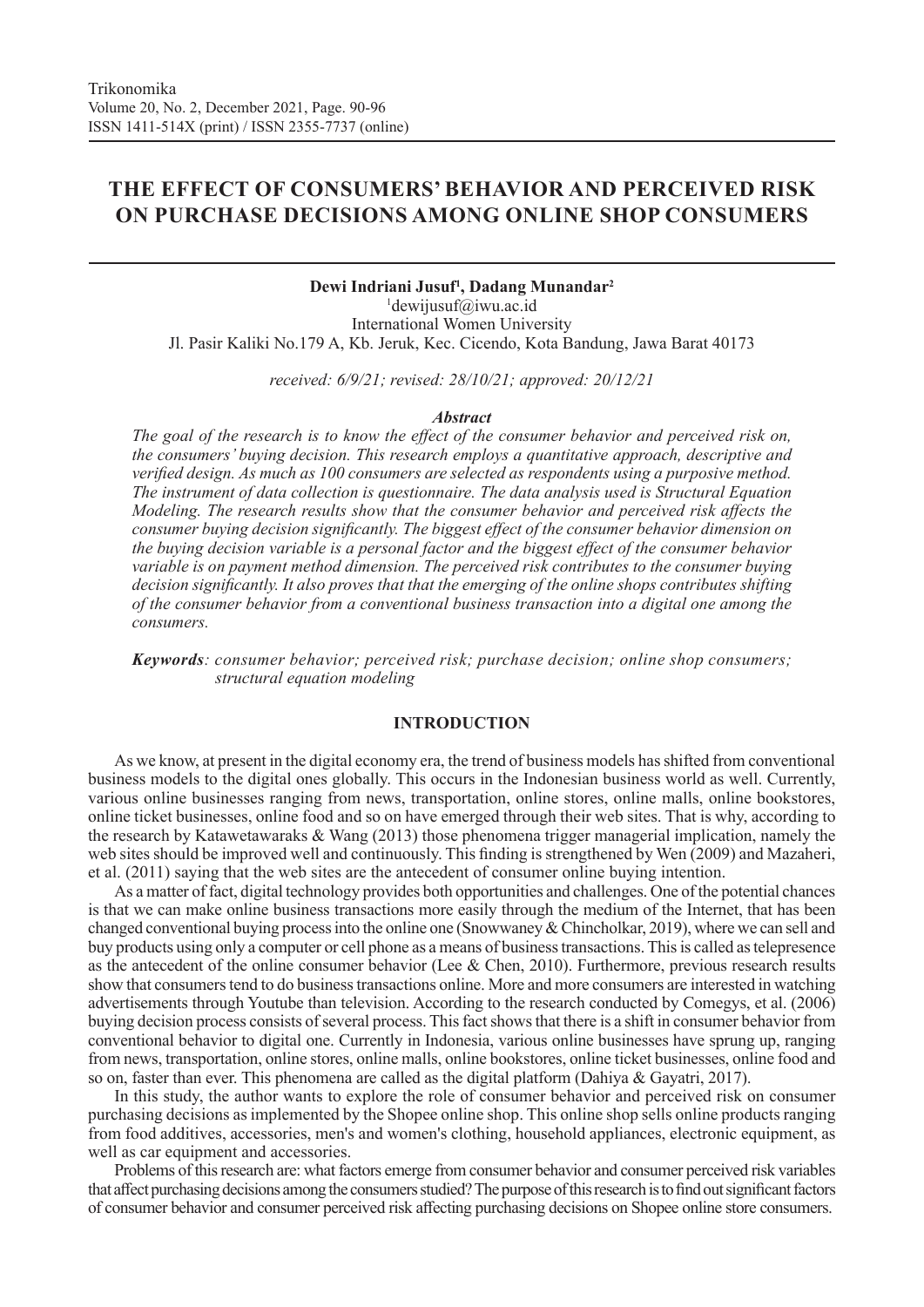Experts on consumer behavior named Kotler and Keller (2012) say that the factors affecting consumer behavior are cultural, social, personal, and psychological factors. Culture is the most dominant factor influencing consumer behavior. Social factors that influence consumer behavior are constructed by reference groups, family, social roles and status. While personal factors consist of age, life cycle, occupation, economic environment, personality, self-concept, lifestyle, and values. While the psychological factors consist of motivation, perception, learning and attitude. Further more purchasing decisions consist of product selection, trademark selection, distribution selection, purchase time, and payment methods. In addition, according to them, purchasing decisions are not only affected mainly by consumer behavior but there are other factors called moderating factors, namely perceived risk factors consisting of functional risk, physical risk, financial risk, social risk, psychological risk, and time risk.

Furthermore, consumer behavior theory enables businesses to understand more about their target consumers and thus be able to design products, services and corporate culture to influence buying habits. Understanding consumer behavior enables businesses to know: a) What consumers think of our brand versus competitors; b) How do they choose a product or service among various alternative products; c) Their behavior when shopping; d) How the environment around them affects their buying behavior; e) What marketing campaigns or pricing strategies can they respond to; f) Their preferred payment method; and g) What products or services are they looking for to fulfill their needs.

As we know that consumer purchasing habits are constantly evolving, and the way businesses think about them has changed too. Initially, it was believed that consumers were rational and behaved in a consistent manner. However, as time goes on and more sophisticated research has been carried out, it has become clear that consumers often behave irrationally with various factors that determine buying decisions and habits. Moreover, consumers are then segmented, and user experience is analyzed to understand how they form buying habits. Post-purchase activities and habits are also studied so that the customer journey can be mapped from the first decision, through consideration, purchase, and post-purchase satisfaction. Payment methods and purchasing preferences have also evolved. Currently, most people like to conduct online purchase. Based on the research that has been conducted by the Association of the Internet provider in Indonesia, the active Internet users grows fast and it reaches 64,7% in 2019 (Hermawan, 2019). Moreover, the similar study done by Tayipnapis, et al. (2020) reveals that the digital economy growth in Indonesia is 6.5 million per year for online shopping. In line with those studies, based on Google research, Indonesia's digital economy will be worth as much as US\$ 146 billion by 2025 as quoted by Tempo English Magazine (2021).

#### **METHODS**

Based on the relationship of the variables studied, in this research the current author used a quantitative approach, descriptive and verification design, and survey methods. A total of 100 Shopee consumers in Bandung have been selected using the purposive method. The data collection instrument used was a questionnaire. The validity and reliability of the instrument will be carried out using the Pearson Product Moment and Cronbach's Alpha correlation. The analytical technique used is partial least square-based structural equation modeling (PLS SEM) with the help of Smart PLS version 3. According to Narimawati, et al. (2020) using PLS-SEM analysis minimally needs only sample size 10 times number of indicators used to measure 1 latent variable or 10 times number of the major structural paths into a certain latent variable within the structural model concerned. PLS SEM allows small sample size as this has been practiced by Chin and Newsteed (1999) in his article as quoted by Sarwono (2018). They used only 20 (twenty) data in their research using the PLS SEM correctly.

The research hypotheses are as follows: The first hypothesis: The relationship between consumer behavior and consumer purchasing decisions.  $(H_0)$  Consumer behavior has no effect on consumer purchasing decisions significantly among the Shopee online store consumers in Bandung;  $(H<sub>1</sub>)$  Consumer behavior affects consumer purchasing decisions significantly among the Shopee online store consumers in Bandung.

The second hypothesis: The relationship between consumer perceived risk and consumer purchasing decisions.  $(H_0)$  The consumer perceived risk has no effect on consumer purchasing decisions significantly among the Shopee online store consumers in Bandung;  $(H_1)$  The consumer perceived risk affects on consumer purchasing decisions significantly among the Shopee online store consumers in Bandung.

#### **RESULTS**

Data Collection Instrument Validity and Reliability: The Pearson correlation coefficient of all items used in the questionnaire is more than 0.3, meaning that all questions are valid. Cronbach's Alpha value is 0.865 which is more than 0.6 indicating that all questions are reliable. Thus, the data collection instrument is valid and reliable. The calculation results will be shown in Figure 1 and 2.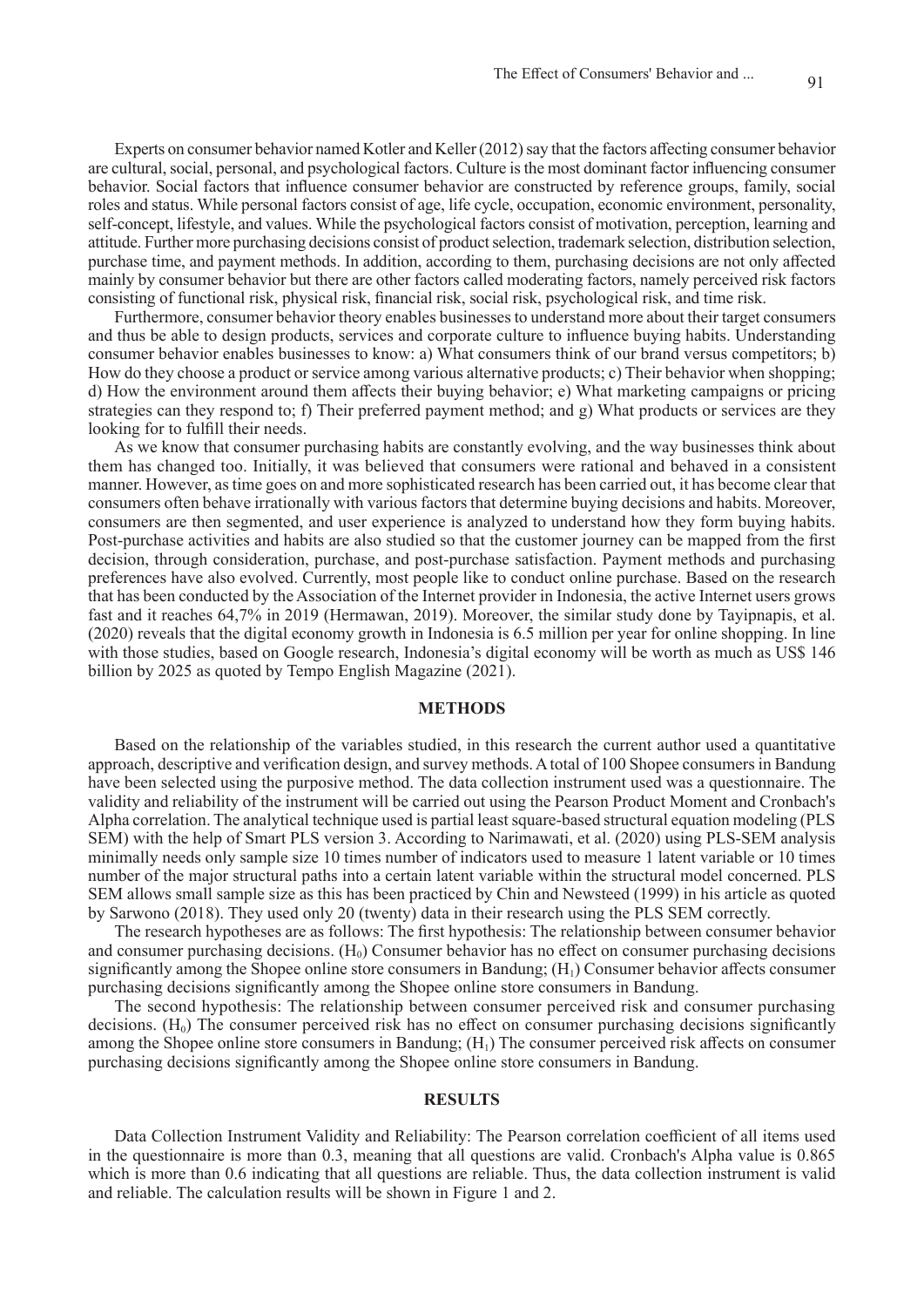Where:

Volume 20, No. 2, December 2021





R square value of 0.783 means that the proportion of variations in the endogenous variable of purchasing decisions with its dimensions can be explained by using the exogenous variable of consumer behavior with its dimensions and by consumer perceived risk its dimensions.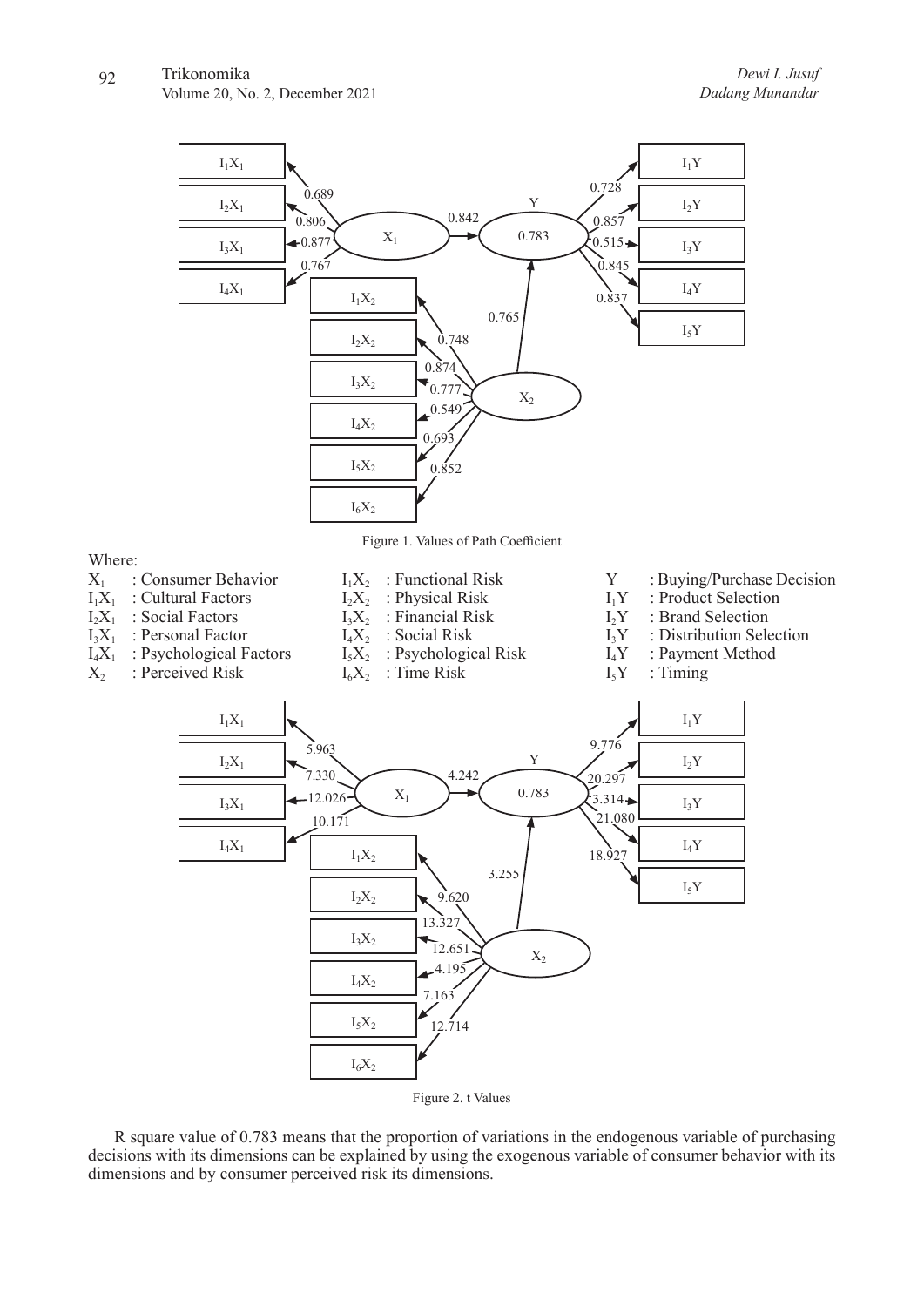First: the path coefficient value of the exogenous variable of consumer behavior with its dimensions to the endogenous variable of purchasing decisions with its dimensions. The path coefficient value of consumer behavior with its dimensions on purchasing decisions with its dimensions is as much as 0.842. This value means the effect of consumer behavior with its dimensions on purchasing decision with its dimensions. Meaning that when the value of consumer behavior with its dimensions increases by one unit, then the value of purchasing decisions with its dimensions increases by 0.842. This effect is significant because the t observation (to) of 4.242 as shown in Figure 2 is greater than the t table meaning that  $H_1$  is accepted. This means that the consumer behavior has a significant effect on consumer purchasing decisions among Shopee consumers in Bandung and the magnitude of the effect is 0.803.

Second: the path coefficient value of the consumer perceived risk variable with its dimensions to the endogenous variable of purchasing decisions with its dimensions. The path coefficient value of perceived risk with its dimensions to purchasing decisions with its dimensions is 0.765. This value means the magnitude of the effect of the risk perception with its dimensions on purchasing decision with their dimensions. When the value of the of risk perception with its dimensions increases by one unit, then the value of purchasing decisions with its dimensions increases by 0.765. This effect is significant because the t observation (to) of 3.255 as shown in Figure 2 is greater than the t table, meaning  $H_1$  is accepted. This means that consumer risk perceptions have a significant effect on consumer purchasing decisions among Shopee respondents in Bandung and the magnitude of the effect is 0.803.

The effect of the dimensions of consumer behavior on purchasing decisions is as follows: 1) the effect of cultural factors on purchasing decisions is as much as  $0.580 (0.689 \times 0.842)$ ; 2) the effect of social factors on purchasing decisions is as much as 0.679; 3) the effect of personal factors on purchasing decisions is as much as 0.738; and 4) the effect of psychological factors on purchasing decisions is as much as 0.646. The biggest effect on purchase decision is personal factor because this factor predominates other factors that is seen as minor factors compared to the personal factor that determined the purchase decision. This can be understood since the economic consideration composes the personal factor in which when someone want to buy a certain product, he or she will consider first their money availability Kotler and Keller (2012). This is also supported by the research done by Rosemary Wanjiru (2018) stating that personal factors have become a key factors in determining the buying decision.

The effect of consumer behavior on the dimensions of purchase decisions is as follows: 1) the effect of consumer behavior on product selection is as much as 0.613 (0.842 x 0.728); 2) the effect of consumer behavior on brand selection is as much as 0.722; 3) the effect of consumer behavior on distribution selection is as much as 0.434; 4) the effect of consumer behavior on the time of purchase is as much as 0.711; and 5) the effect of consumer behavior on payment methods is as much as 0.705. The biggest effect consumer behavior is on brand selection which means that in general consumers considers the brand of the product is important before they decide to buy the product concerned. Because brand functions as identifying differentiation in which the consumer can buy the distinguished product that can satisfy him (Kavaratzis, 2008).

The effect of the dimensions of risk perceived by consumers on purchase decisions is as follows: 1) the effect of functional risk on purchase decisions is as much as  $0.572 (0.748 \times 0.765)$ ; 2) the effect of physical risk on purchase decisions is as much as 0.669; 3) the effect of financial risk on purchase decisions is as much as  $0.594$ ; 4) the effect of social risk on purchase decisions is as much as  $0.420$ ; 5) the effect of psychological risk on purchase decisions is as much as 0.530; and 5) the effect of time risk on purchase decisions is as much as 0.652. The biggest effect on purchase decision is physical risk. This is logical because when a certain product has potential effect on harming the user (consumer), accordingly, the user will not even buy that product. This has been also proved by Byuka R and Sing S (2015) in their research stating that physical risk has negative effect on the consumer purchase intention.

The effect of consumer risk perception on the dimensions of purchase decisions is as follows: 1) the effect of consumer risk perception on product selection is as much as  $0.557 (0.765 \times 0.728)$ ; 2) the effect of consumer risk perception on brand selection is as much as 0.656; 3) the effect of consumer risk perception on distribution selection is as much as 0.394; 4) the effect of consumer risk perception on time of purchase is as much as 0.646; and 5) the effect of consumer risk perception on payment methods is as much as 0,640. The biggest dimension affected is brand selection. This is in line with the above finding meaning that the consumers really consider that brand is important in selecting the products that they are going to buy. Because brand is identical to product itself (Rifta Clifton, 2020).

The model fit of the variables under study will be assessed using the construct and value of reliability and discriminant validity. The value of validity and reliability refers to how much the construct (latent variable) of exogenous variables of  $X_1$  and  $X_2$  and endogenous variable of Y underlies their respective dimensions. The validity uses the Rho\_A value with a minimum value of 0.5 while for reliability uses Cronbach's alpha value with a minimum value of 0.7 (Hair: 2010). The reliability and validity of consumer behavior, purchase decisions and risk perception values are as follows: 1) variable of consumer behavior  $(X_1)$  is valid because the Rho–A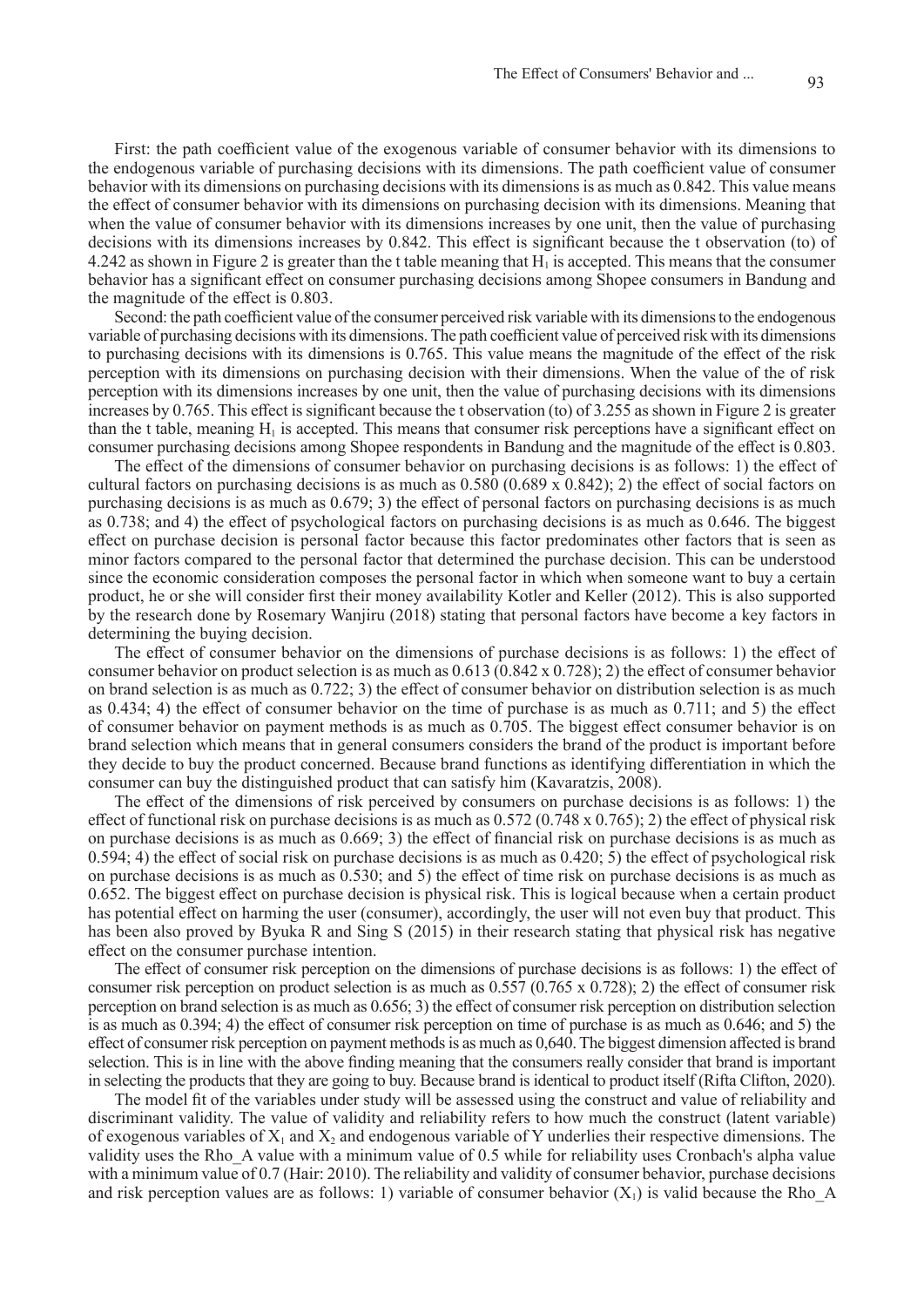value is 0.828 which is more than 0.5 and is also reliable because the value of Cronbach's alpha is 0.797 (0.8) more than 0.7; 2) variable consumer perceived risk  $(X_2)$  is valid because the Rho A value is 0.856 which is more than 0.5 and also reliable because the value of Cronbach's alpha is 0.841 more than 0.7; 3) variable of purchase decision  $(Y)$  is valid because the Rho A value is 0.855 which is more than 0.5 and is also reliable because the value of Cronbach's alpha is 0.818 more than 0.7.

Discriminant validity refers to how much the dimensions reflect the respective latent variables. The discriminant validity uses values of Fornell – Larker. The results are as follows:  $X_1$  is as much as 0.788;  $X_2$ as much as 0.890 and Y as much as 0.730. In conclusion, all the dimensions of the three latent variables of consumer behavior, risk perception and purchasing decisions are valid because the Fornell – Larcker values are more than 0.5 meaning that it reflects the respective latent variables correctly.

#### **DISCUSSIONS**

The results of the study prove that the consumer behavior has a significant effect on consumer purchase decisions. This is in line with the theory put forward by Kotler and Keller (2012) that the four factors affecting consumer behavior contribute to consumer purchase decisions. Furthermore, it also proves that consumer cultural, social, personal and psychological factors contribute to the shift in consumer behavior studied from conventional purchase decisions to online purchase ones. This can be understood from the respondents' answers about the frequency of purchase products online at the online store. In addition, the existence of the consumer perception variable also affects purchase decisions. This is proved from the results of the previous study showing that the consumer perception variable has a significant effect on consumer purchase decisions as it has been conducted by the present author. Previous research shows that consumer behavior has a significant effect on consumer purchase decisions with an R square value of 0.756. Meanwhile, the presence of perceived risk variable in the relationship between consumer behavior and purchase decisions contributed to an increase in the value of R square from 0.756 to 0.783. This is in line with the research result conducted by Darley, et al. (2010) stating that purchasing decision process is also affected by external factors, beside consumer behavior factors. This increase in value proves that the consumer's risk perception influences purchase decisions. Accordingly, it can be concluded that consumer behavior and perceived risk affect consumer purchase decisions significantly.

From the results of the study also revealed that the consumer's personal factors provide the largest contribution to purchase decisions. This proves that internal drives play an important role in purchase decisions. The importance of age, life cycle, occupation, economic environment, personality, self-concept, lifestyle, and values in deciding whether a consumer will buy a particular product is well understood. Most consumers who buy products online usually come from well-established economic environments. They have good jobs and follow lifestyle trends. As it is known from the web information of the several online stores, most of the products have a higher price compared to conventional stores that offer the same products. In addition, the physical risk dimension provides the largest contribution to consumer purchase decisions. This shows that consumers consider the physical risks that may arise from the products they buy seriously. With that in mind, consumers do not want to take it for granted that the products they buy will not pose a physical risk to them.

It is also known that consumer behavior contributes the most to brand selection. This is also in accordance with the theory put forward by Kotler and Keller (2012) which says that the main stimulus in shaping consumer behavior is product, price, place and promotion (4P). In general, people view product brand as the main thing to consider whether they want to buy a particular product that they need or not. Most online shops ask shoppers to see the brand as one of the factors that will increase their prestige. Other researchers, Cheung, et al. (2003) proved that the role of consumer behavior is important on the buying decision online. From the results of the study it can be seen that Shopee consumer behavior in Bandung has a trend when shopping online will always firstly consider personal factors; then secondly, social factors; thirdly psychological factors and the last is cultural factors.

The biggest effect of consumer perceived risk is on brand selection. This strengthens the assumption that the presence of this second variable contributes significantly to purchase decisions as exogenous variables of consumer behavior. This also proves that the purchase decisions among consumers of the Shopee online store do not only depend on their behavior but also the risks they will experience during the consumption or use of the products. As it has been approved in the study conducted by Arshad, et al. (2015) as well showing that the perceived risk has significant effect on online purchase decision and the similar study done by Ariffin, et al. (2018) stating that five factors of perceived risk contribute a significant negative effect on consumer online buying intention as well as in line with the study conducted by Hong (2012) saying that the order of main risks perception affected purchasing process are financial risk, the performance risk and service risk. Another research done by Vidya, R.M (2019) proved that customer perception affects significantly on buying behavior at the digital marketing.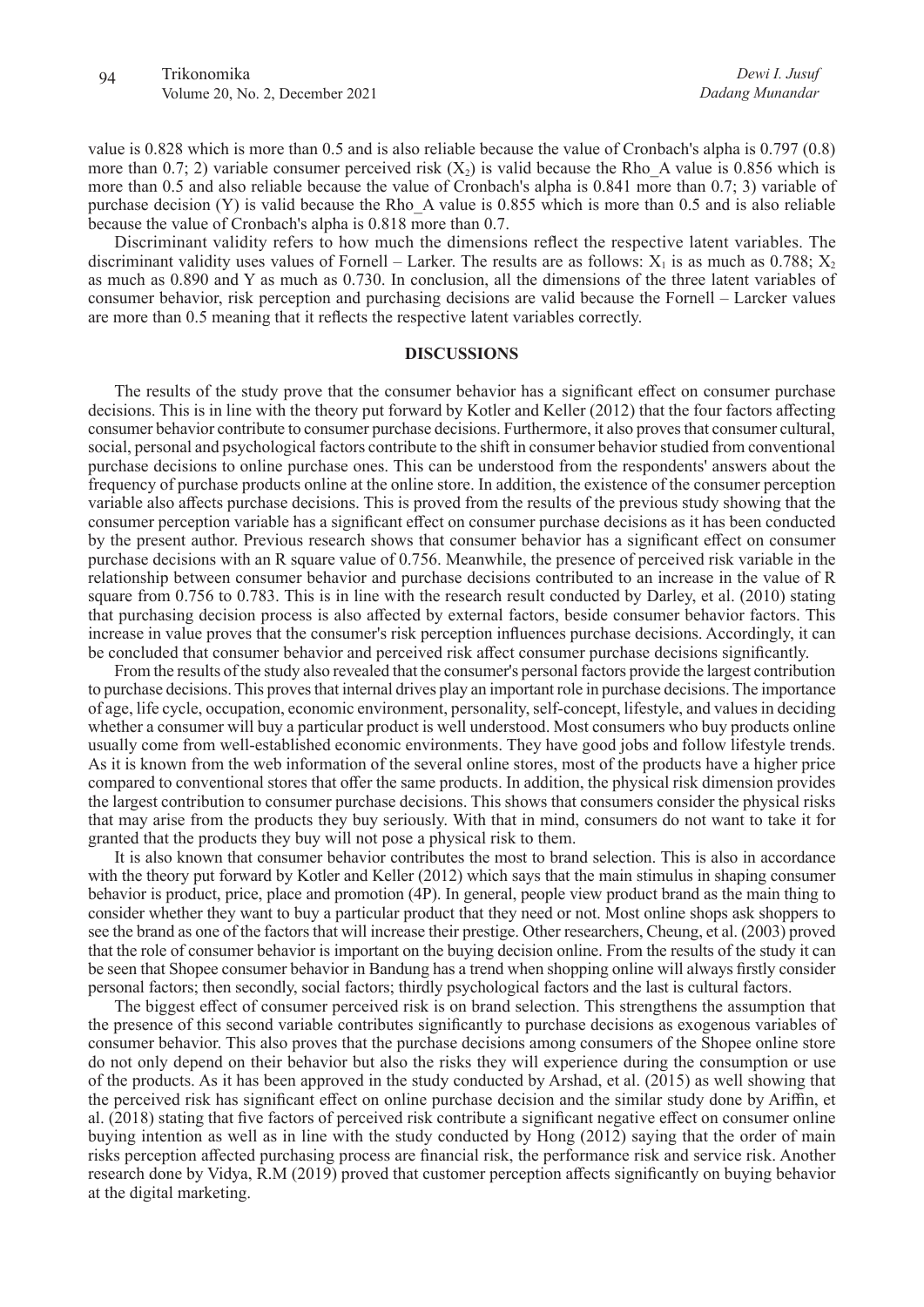#### **CONCLUSIONS**

From the discussion above, the present writer draws conclusions from this research as follows. The variable relationship model under study between consumer behavior, purchase decisions and the perceived risk under study is valid. Consumer behavior has a significant effect on consumer purchase decisions. The biggest effect of consumer behavior dimension on purchase decision variable is personal factor. The second is social factor. The third is the psychological factor and the last is the cultural factor. The major effect of consumer behavior variable is on the dimensions of brand selection factors. The second is the time of purchase factor and is followed by the payment method factor as the third one. The fourth one is the product selection factor and the last is the distribution factor. The greatest effect of consumer perceived risk is on the dimensions of brand selection factors. The second is the time of purchase factor followed by the payment method factor as the third one. The fourth is the product selection factor and the last is the distribution factor. The major effect of the dimensions of consumer risk perception on purchase decision variables is the first physical risk; second time risk; third financial risk; fourth functional risk; the fifth psychological risk and the sixth social risk.

## **REFERENCES**

- Ariffin, S.K., Mohan, T. and Goh, Y.N., 2018. Influence of Consumers' Perceived Risk on Consumers' Online Purchase Intention. Journal of Research in Interactive Marketing.
- Arshad, A., Zafar, M., Fatima, I. and Khan, S.K., 2015. The Impact of Perceived Risk on Online Buying Behavior. International Journal of New Technology and Research, 1(8), pp.13-18.
- Byuka, R. and Sing, S. 2015. The Effect of Perceived Risk Dimensions on Purchase Intention: An Empirical Evidence from Indian Private Labels Market. American Journal of Business. ISSN 1935 - 5181
- Chan, G., Cheung, C., Kwong, T., Limayem, M. and Zhu, L., 2003. Online Consumer Behavior: a Review and Agenda for Future Research. BLED 2003 Proceedings, p.43.
- Clifton, R. 2020. Brands and Branding. New York: Bloomberg Press
- Comegys, C., Hannula, M. and Väisänen, J., 2006. Longitudinal Comparison of Finnish and US Online Shopping Behaviour Among University Students: The Five-stage Buying Decision Process. Journal of Targeting, Measurement and Analysis for Marketing, 14(4), pp.336-356.
- Dahiya & Gayatri. 2017. A Research Paper on Digital Marketing Communication and Consumer Buying Decision Process: An Empirical Study in the Indian Passenger Car Market. Journal of Global Marketing. 31(2) 1.23. https://doi.org/10.1080/08911762.2017.1365991
- Darley, W.K., Blankson, C. and Luethge, D.J., 2010. Toward an Integrated Framework for Online Consumer Behavior and Decision Making Process: A Review. Psychology & Marketing, 27(2), pp.94-116. https:// doi.org/10.1002/mar.20322
- Hair, J.F., Black, W.C, Babin, B.J., & Anderson, R.E. 2010. Multivariate Data Analysis: A Global Perspective (7th ed.). New Jersey: Pearson Prentice Hall
- Hong, Z. 2012. Research on the Influence of Perceived Risk in Consumer Online Purchasing Decision. Physic Procedia. Volume 24, Part B, 2012 pages 1304 -1310
- Hermawan, I. 2019. Indonesian Readiness for Digital Economy: Case on Trade Flows in ASEAN Region. In Proceedings of the International Conference on Trade (pp. 211-215).
- Indriani, D, J. 2018. *Perilaku Konsumen di Masa Bisnis* Online. Yogyakarta: Penerbit Andi
- Kavaratzis, M. 2008. City Branding: An Effective Assertion of Identity or a Transitory Marketing Trick. Oxford: Blackwell Publishing Ltd.
- Katawetawaraks, C & Wang. C. 2013. Online Shopper Behavior: Influences of Online Shopping Decision. Asian Journal of Business Research Vol. 1, Number 2, 2011
- Kotler & Amstrong, 2012. Principles of Marketing. New Jersey: Pearson
- Kotler & Keller, 2012. Marketing Management. New Jersey: Prentice Hall
- Laudon, K.C. & Trave, C G. 2010. E-Commerce 2010: Business. Technology. Society. New Jersey: Pearson Education
- Lee, S.M & Chen L, 2010. The Impact of Flow on Online Consumer Behavior. Journal of Computer Information Science. Volume 50, 2010. Issue 4
- Mazaheri, E., Richard, M.O. and Laroche, M., 2011. Online Consumer Behavior: Comparing Canadian and Chinese Website Visitors. Journal of Business Research, 64(9), pp.958-965.
- Narimawati, U., Sarwono, J., Sos, S., Affandi, H.A. and Priadana, H.S., 2020. *Ragam Analisis dalam Metode Penelitian: untuk Penulisan Skripsi, Tesis, & Disertasi*. Penerbit Andi.
- Sarwono, J. 2018. PLS SEM in Research Data Analysis Application. Washington: Amazon.com